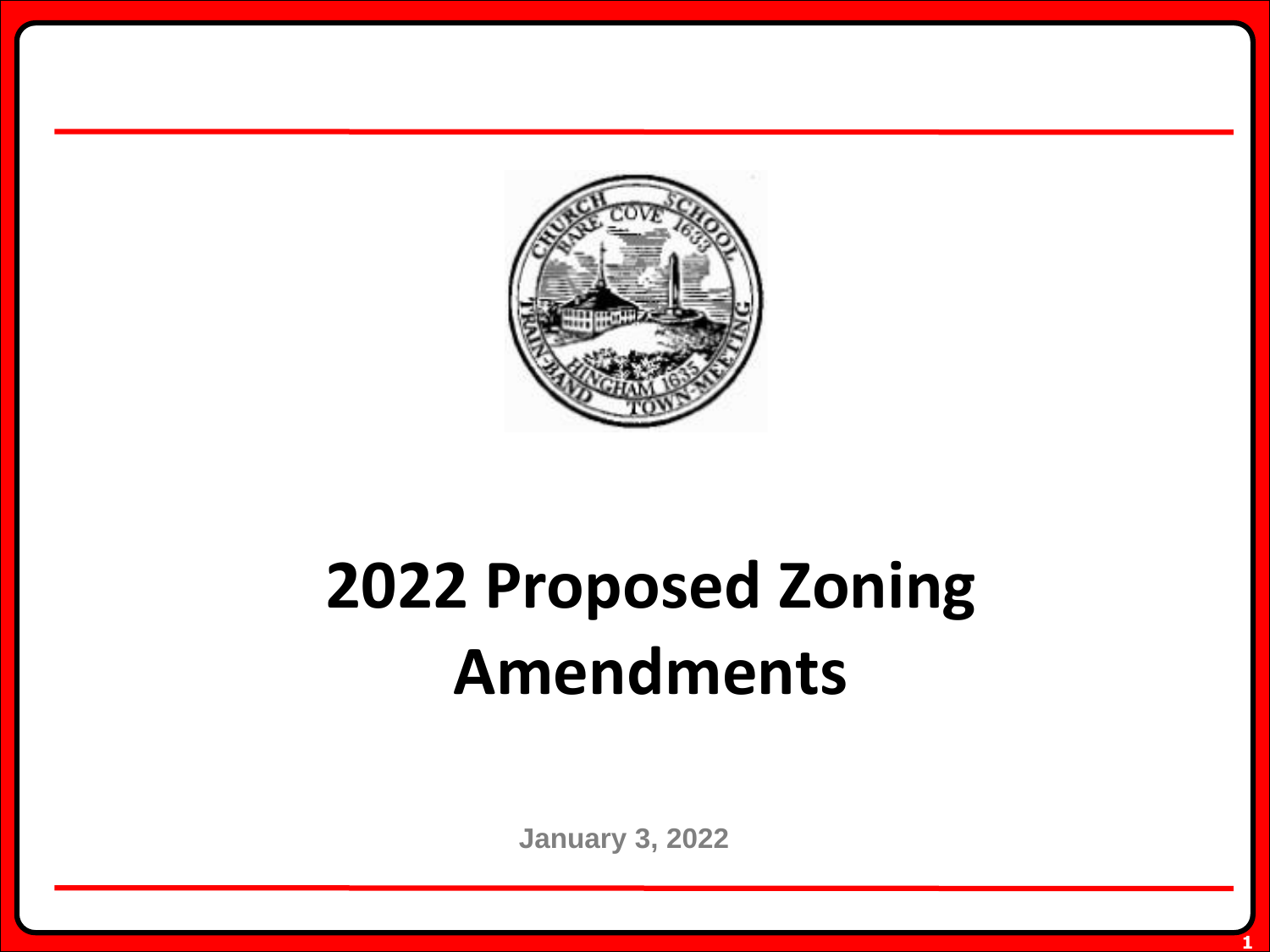## **Gender Neutral and Other Terms**



Will the Town amend the Zoning By-law of the Town of Hingham, adopted March 10, 1941, as heretofore amended, as follows:

Item 1: To insert the following new provision as Section I-A, 4 of the Zoning By-Law of the Town of Hingham:

"4. Wherever words of one gender appear in the Zoning By-Law of the Town of Hingham such words shall be construed to include the other gender."

Item 2: To delete the words "Board of Selectmen" and "Selectmen" wherever they appear in the Zoning By-Law of the Town of Hingham and insert in their place the words "Select Board".

Item 3: To delete the word "Chairman" wherever it appears in the Zoning By-Law of the Town of Hingham and insert in its place the word "Chair".

Item 4: To delete the words "he", "she " and "his", "hers" and "him", "her" wherever they appear in the Zoning By-Law of the Town of Hingham and insert in their place the words "they", "their" or "them."

Item 5: To delete the term "Grandfathered Use" wherever it appears in Section III-G of the Zoning By-Law and insert in its place the term "Pre-Existing Use".

or act on anything related thereto?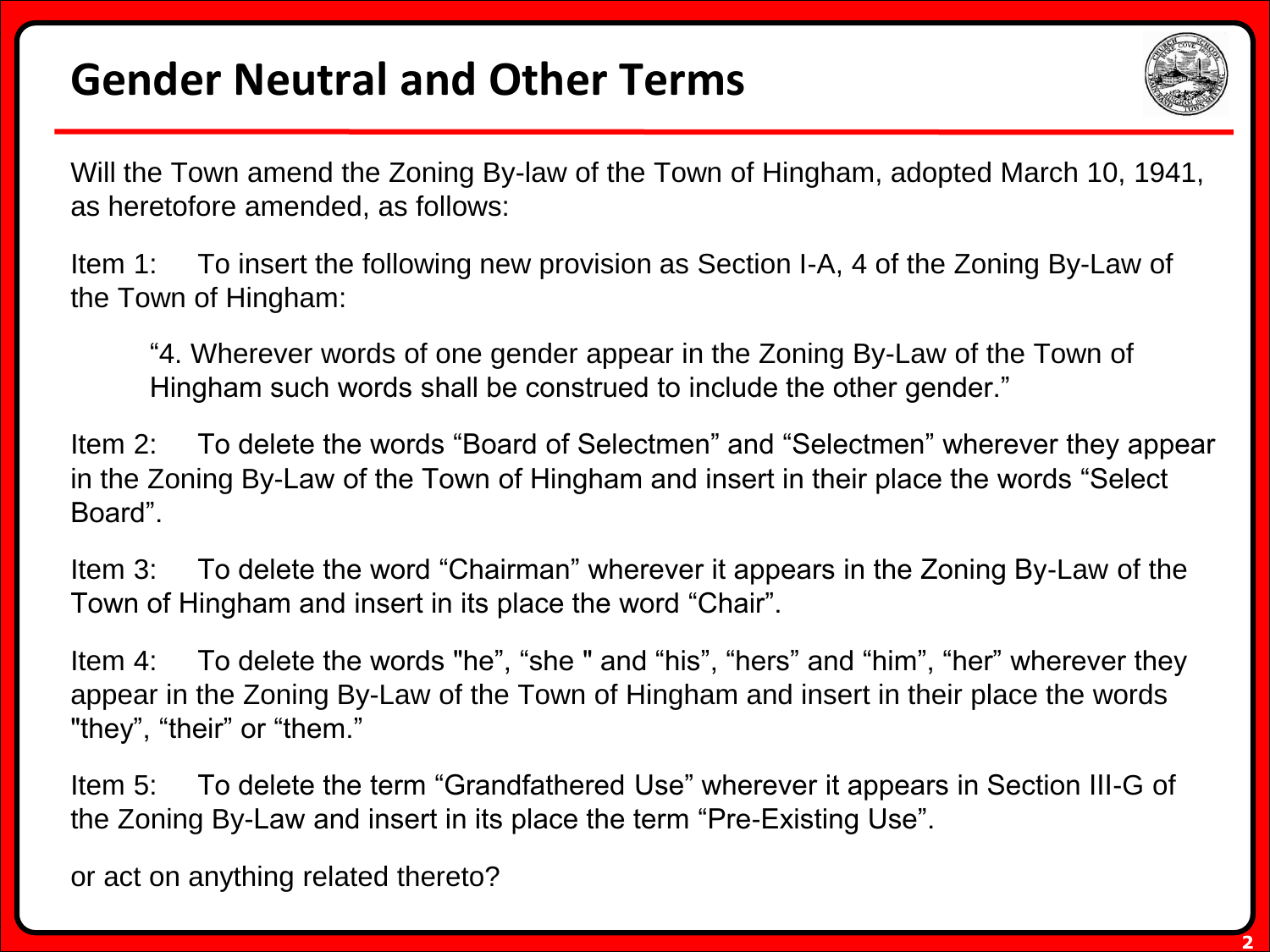## **Special Permit and Site Plan Review Procedures**



Will the Town amend the Zoning By-Law of the Town of Hingham, adopted March 10, 1941, as heretofore amended as follows:

Item 1: Amend Section I-D (Board of Appeals), Section I-F (Special Permits A1 and A2) and Section I-J (Planning Board - Special Permit A3) (including replacement or relocation of all or portions of such sections as applicable) to consolidate and clarify special permit application and approval processes and to amend such other provisions of the Zoning By-Law to conform to amendments to such provisions of Section I for the purpose of replacing Special Permits A1, A2 and A3 with a single type of Special Permit and clarifying the roles of the Planning Board and Board of Appeals consistent with the existing provisions of the Zoning By-Law and without amending the special permit granting authority presently designated in the Zoning By-Law.

Item 2: Amend Section I-G (Special Permits with Site Plan Review), Section I-H (Building Permits with Site Plan Review), Section I-I (Site Plan Review) and Section IV.B.6 (Special Requirements triggering site plan review) (including replacement or relocation of all or portions of such sections as applicable) for the purpose of (a) creating a uniform free-standing site plan review process for all projects that involve changes to site layout and/or land disturbance, (b) standardizing submittal procedures and hearing timelines for site plan review, (c) clarifying triggers for site plan review, (d) clarifying site plan review submission requirements, (e) amending existing and/or adopting additional performance standards for satisfaction of site plan review criteria, and (f) modifying existing "minor site plan" provisions to allow for a limited site plan submission and review process for certain projects.

Item 3: Amend section references, defined terms, and other provisions of the Zoning By-Law as necessary to conform such provisions to the amendments adopted pursuant to Item 1 and Item 2 above.

or act on anything related thereto?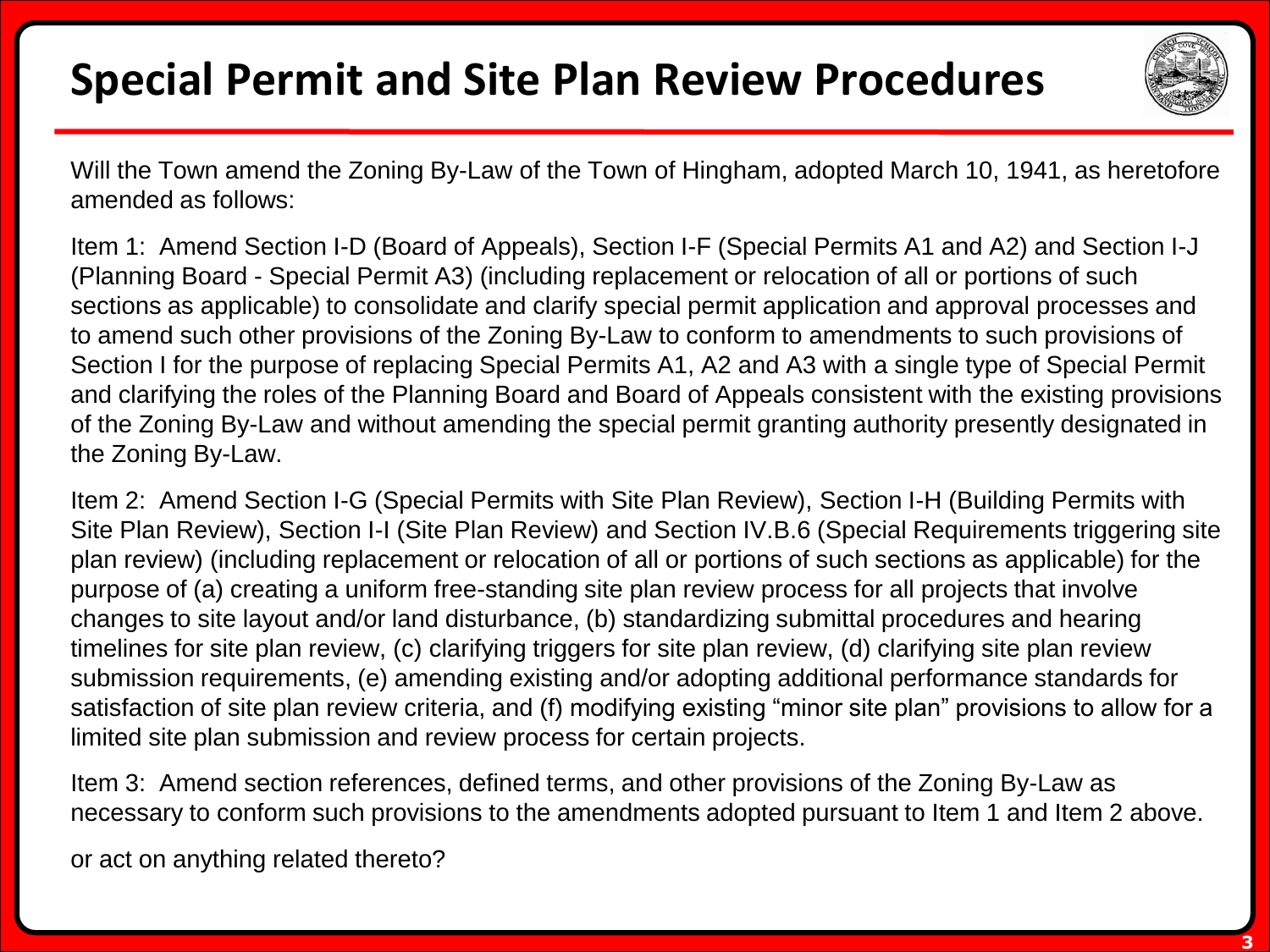## **Intent**



- Standardize Site Plan Review timelines and lapse provisions
- Make Site Plan Review a free-standing permit related to land disturbance that is separate from Special Permits in order to make the review process more efficient for the Boards, staff, and applicants
	- Eliminate cost trigger for nonresidential projects (Administrative Review)
	- Reduce submittal requirements for 5,000/2,500 SF disturbance (Minor Review)
	- Maintain more intensive submittal requirements for 20,000/5,000 SF disturbance (Major Review)

| <b>2021 Applications</b>                                       |    |
|----------------------------------------------------------------|----|
| <b>Total Number of</b>                                         |    |
| <b>Applications</b>                                            | 85 |
| <b>Total Number of Site Plan</b><br><b>Review Applications</b> | 71 |
| <b>Total Number of Site Plan</b><br><b>Review Waivers</b>      |    |